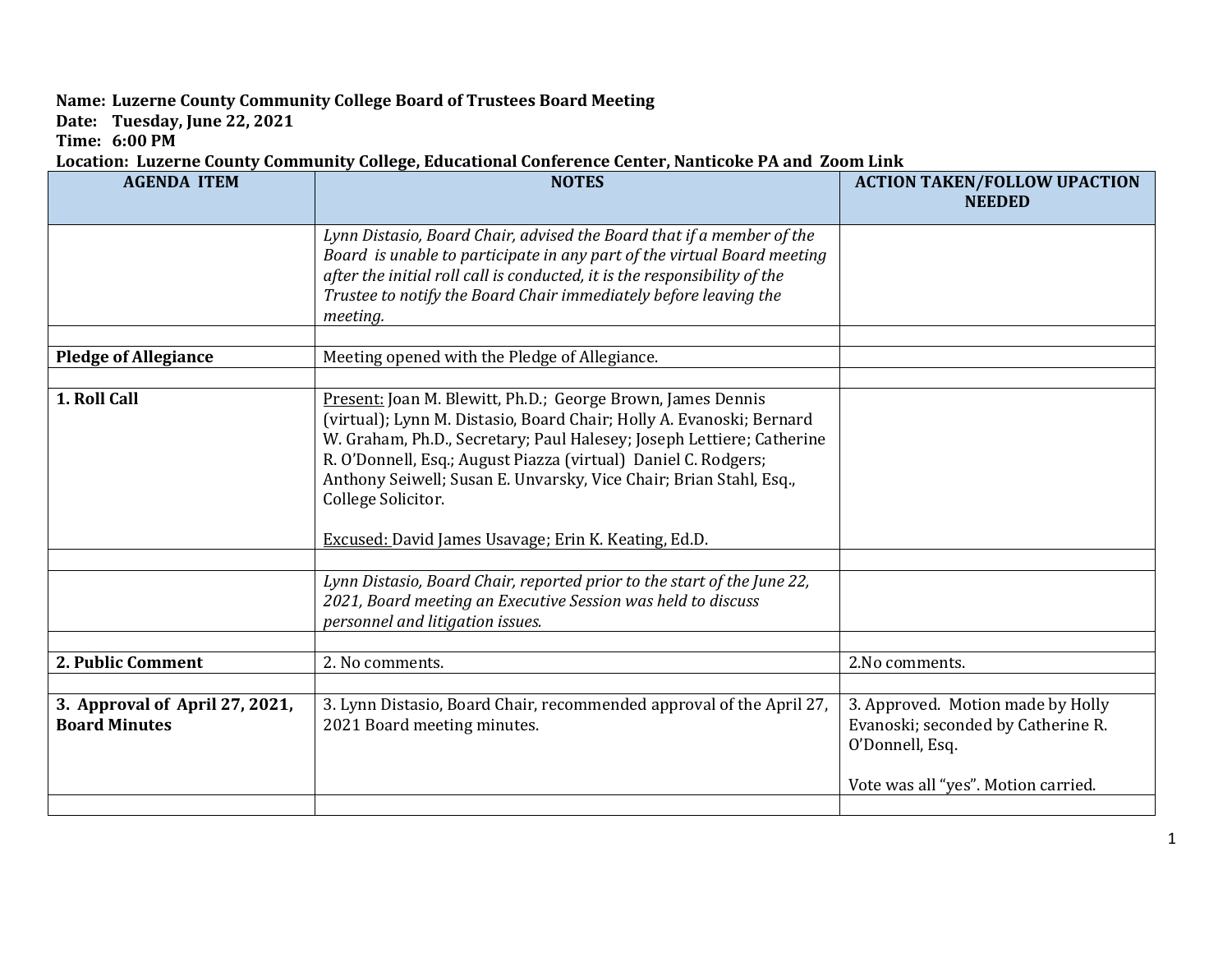| <b>AGENDA ITEM</b>                                   | <b>NOTES</b>                                                                                                                      | <b>ACTION TAKEN/FOLLOW UPACTION</b>                                                      |
|------------------------------------------------------|-----------------------------------------------------------------------------------------------------------------------------------|------------------------------------------------------------------------------------------|
|                                                      |                                                                                                                                   | <b>NEEDED</b>                                                                            |
| 4. Approval of June 22, 2021,<br><b>Board Agenda</b> | 4. Lynn Distasio, Board Chair, recommended approval of the June 22,<br>2021 Board agenda.                                         | 4. Approved. Motion made by Joan M.<br>Blewitt, Ph.D.; seconded by Daniel C.<br>Rodgers. |
|                                                      |                                                                                                                                   | Vote was all "yes". Motion carried.                                                      |
| 5. Report of Officers and Agents                     |                                                                                                                                   |                                                                                          |
| President's Report                                   | As of June 1, 2021, Luzerne County Community College updated its                                                                  |                                                                                          |
|                                                      | protocols in accordance with the CDC guidelines set forth for fully                                                               |                                                                                          |
|                                                      | vaccinated individuals. LCCC staff, students, and guests of the College                                                           |                                                                                          |
|                                                      | who are fully vaccinated are no longer required to wear a mask or                                                                 |                                                                                          |
|                                                      | physically distance themselves in any setting at the College. However,                                                            |                                                                                          |
|                                                      | individuals who are not fully vaccinated must continue to wear a                                                                  |                                                                                          |
|                                                      | mask and follow all prevention measures.                                                                                          |                                                                                          |
|                                                      | An Open Forum was held to review the College's plans and address                                                                  |                                                                                          |
|                                                      | any questions or concerns faculty and staff wished to discuss.                                                                    |                                                                                          |
|                                                      | Luzerne County Community College recently signed a Dual                                                                           |                                                                                          |
|                                                      | Admissions transfer agreement with Susquehanna University that                                                                    |                                                                                          |
|                                                      | will offer guaranteed admission to Susquehanna for LCCC graduates                                                                 |                                                                                          |
|                                                      | to pursue their bachelor's degree. This new agreement is another                                                                  |                                                                                          |
|                                                      | example of the strong partnership and collaborative efforts LCCC<br>maintains with Pennsylvania's baccalaureate institutions. Our |                                                                                          |
|                                                      | partnership with Susquehanna University provides a great                                                                          |                                                                                          |
|                                                      | opportunity for our students including a seamless transfer to junior                                                              |                                                                                          |
|                                                      | year status and generous scholarships enabling a very affordable                                                                  |                                                                                          |
|                                                      | pathway to attaining a bachelor's degree.                                                                                         |                                                                                          |
|                                                      |                                                                                                                                   |                                                                                          |
|                                                      | The College will be offering expanded program opportunities at its                                                                |                                                                                          |
|                                                      | Greater Susquehanna Center in Watsontown this fall with the                                                                       |                                                                                          |
|                                                      | opening of a new science lab including credit courses and non-credit                                                              |                                                                                          |
|                                                      | career training programs.                                                                                                         |                                                                                          |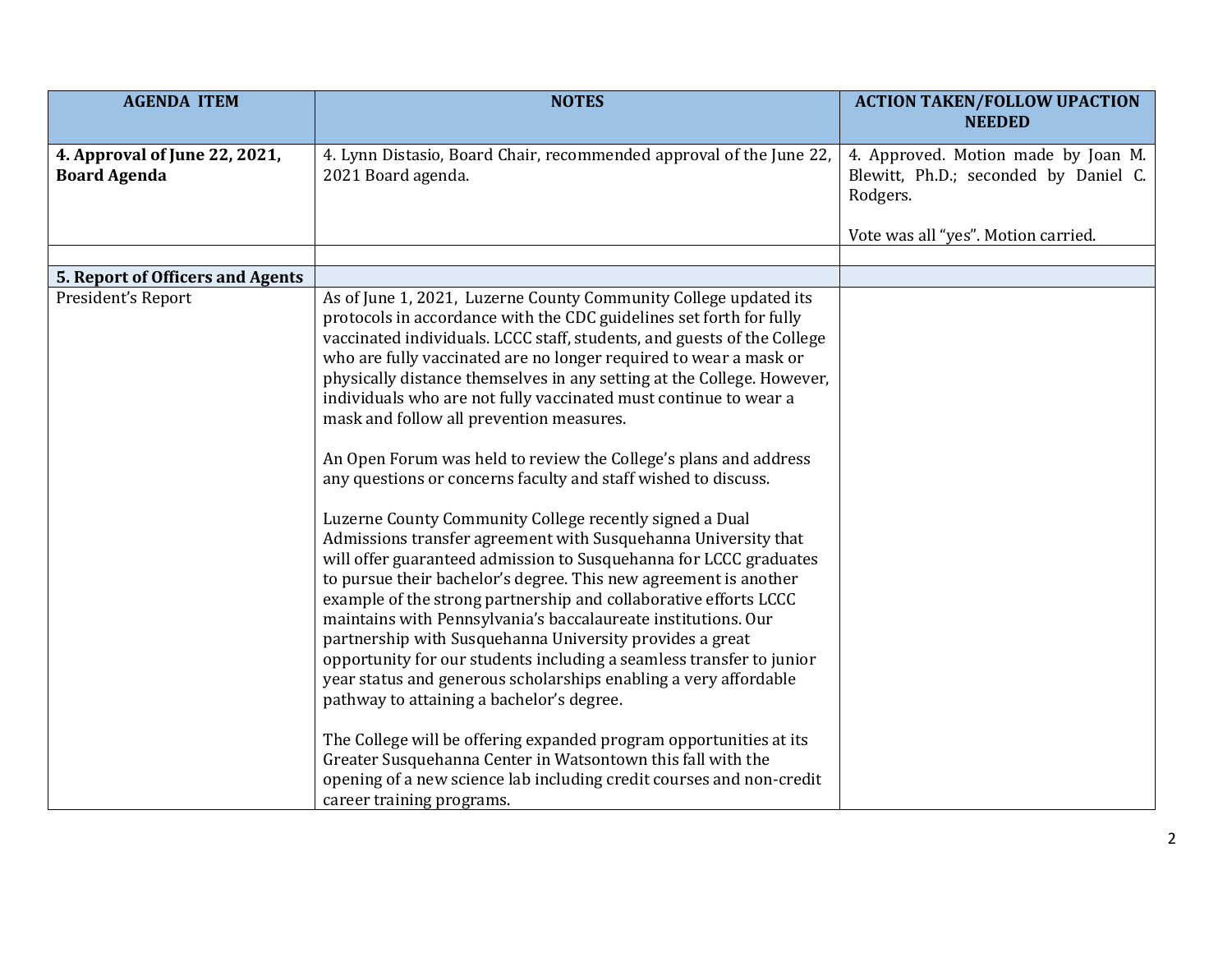| The College will be offering several summer career camps for           |  |
|------------------------------------------------------------------------|--|
| students free of charge. The camps will be held each day from 9:30     |  |
| a.m. to 2:30 p.m., at the College's campus in Nanticoke. These camps   |  |
| are designed to give high school students the opportunity to explore   |  |
| career pathway options before entering college. In addition, English   |  |
| and Math competencies have been built into daily camp activities.      |  |
| Students will earn one college credit for attendance and               |  |
| transportation will be available.                                      |  |
|                                                                        |  |
| Summer Career Camps offered include:                                   |  |
| <b>Business Camp will connect high school students to business</b>     |  |
| professionals who work in various careers and industries including     |  |
| accounting, banking, investment, marketing, human resources,           |  |
| management, health care, and small business ownership.                 |  |
| Health Sciences Camp will feature interactive sessions and             |  |
| information on dental, emergency medical services, nursing,            |  |
| respiratory therapy, and exercise science health careers.              |  |
| Government/Criminal Justice/Policing Camp will allow students to       |  |
| participate in simulations, scenario-based activities, demonstrations, |  |
| and classroom discussion on traffic enforcement, crime scene           |  |
| processing, legal studies, and criminal investigation.                 |  |
| Applied Tech and Skilled Trades Camp features interactive sessions     |  |
| and insight into technology and trades careers including architecture, |  |
| automotive, cyber security, engineering design and manufacturing,      |  |
| electronics, electrical construction, plumbing/HVAC, and welding.      |  |
| Communication Arts Camp includes immersive hands-on instruction        |  |
| and career information in video/radio production, music recording,     |  |
| digital design, and emerging technologies, including augmented         |  |
| reality.                                                               |  |
|                                                                        |  |
| In your Board packets, under Informational Items, we have included     |  |
| the LCCC Operations Division Update, provided by Don Nelson, Vice      |  |
| President of Operations. This report provides a detailed overview of   |  |
| all of LCCC's current and recent projects. I would also like to note,  |  |
| this evening on a happy and somber note Vice President Nelson's last   |  |
| Board meeting; as he will be officially retires from LCCC and embarks  |  |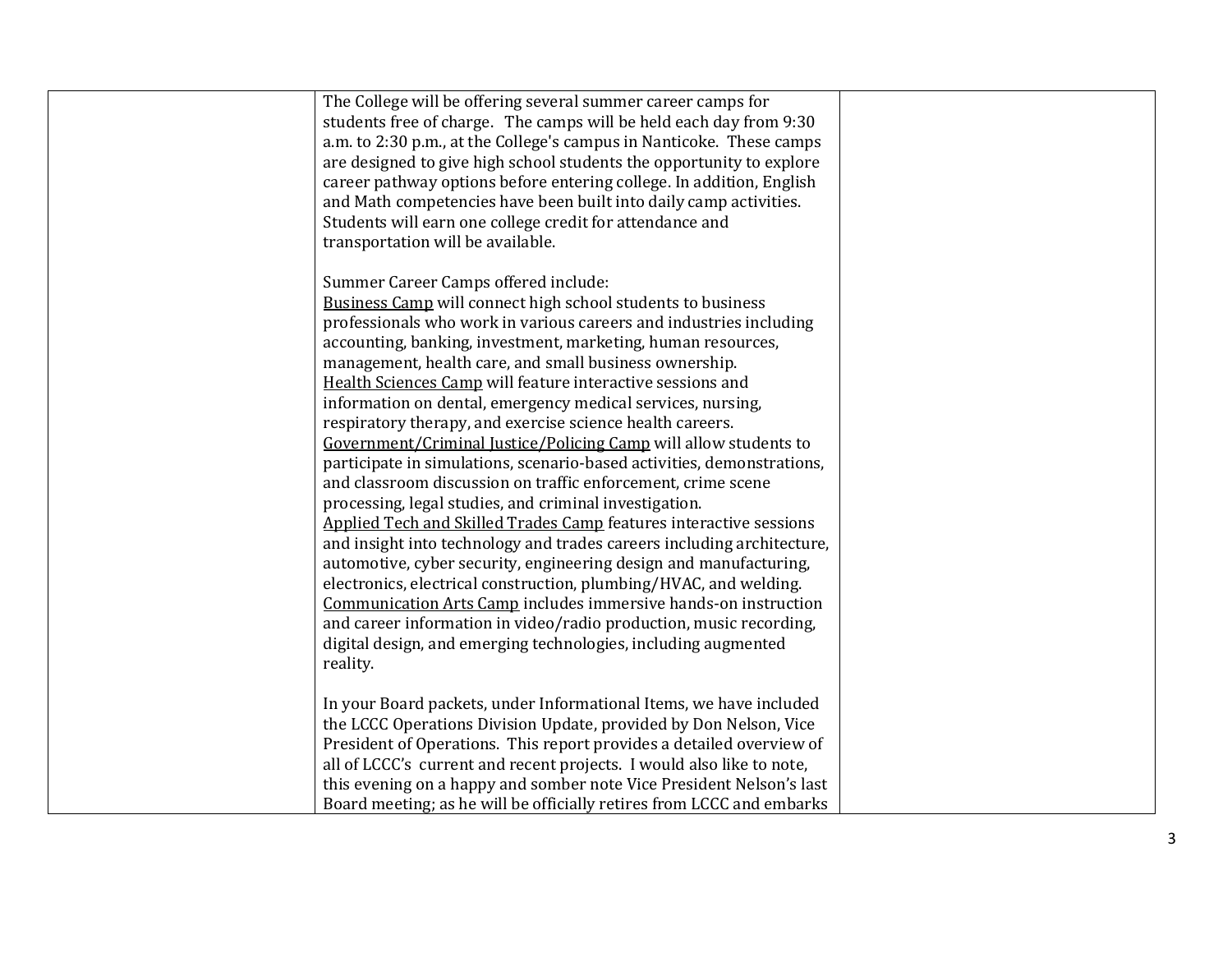|                    | on his next chapter. President Leary expressed his appreciation to<br>wish Vice President Nelson a very healthy and happy retirement and<br>thank him for his outstanding leadership to Luzerne County<br>Community College.                                                                                                                                                                       |  |
|--------------------|----------------------------------------------------------------------------------------------------------------------------------------------------------------------------------------------------------------------------------------------------------------------------------------------------------------------------------------------------------------------------------------------------|--|
|                    | Board Chair Distasio expressed the Board's thanks and appreciation<br>to Vice President Nelson for his years of service to the College.                                                                                                                                                                                                                                                            |  |
|                    | Board Chair Distasio noted the way the President's Leadership Team<br>works together is incredible and is something very special.                                                                                                                                                                                                                                                                  |  |
|                    | Vice President Nelson stated 36 years goes by very fast and it has<br>been an honor to work here. It has been a great experience to see the<br>College grown and he knows the College is in good hands.                                                                                                                                                                                            |  |
|                    | Cheryl Baur, Vice President of Finance, personally expressed her<br>thanks to Vice President Nelson.                                                                                                                                                                                                                                                                                               |  |
| Treasurer's Report | Vice President Baur stated the Treasurer's Report, which is through<br>May 30th, indicates by June 30, 2021 the College will have revenue<br>over expenses of \$3.3 million dollars. This is a big shift from the \$4<br>million deficit projected last year in the budget.                                                                                                                        |  |
|                    | Operating Budget-Our salaries and benefits are coming in 19%<br>underbudget. That is due to nineteen retirements. On the Benefits<br>side it shows an increase in the Early Retirement Incentives.<br>Remaining expenses were underbudget because many of the supplies<br>were purchased through the COVID Relief Fund. On the Revenue side<br>we came in right above on our original projections. |  |
|                    | Bookstore: Revenue is projected to come in \$65,000. An additional<br>person was hired was a replacement. Salary and benefits are higher<br>than projected.                                                                                                                                                                                                                                        |  |
|                    | Food Service: Food Service was closed for a large portion of the year.<br>Salaries were still paid to the employees. Originally the College                                                                                                                                                                                                                                                        |  |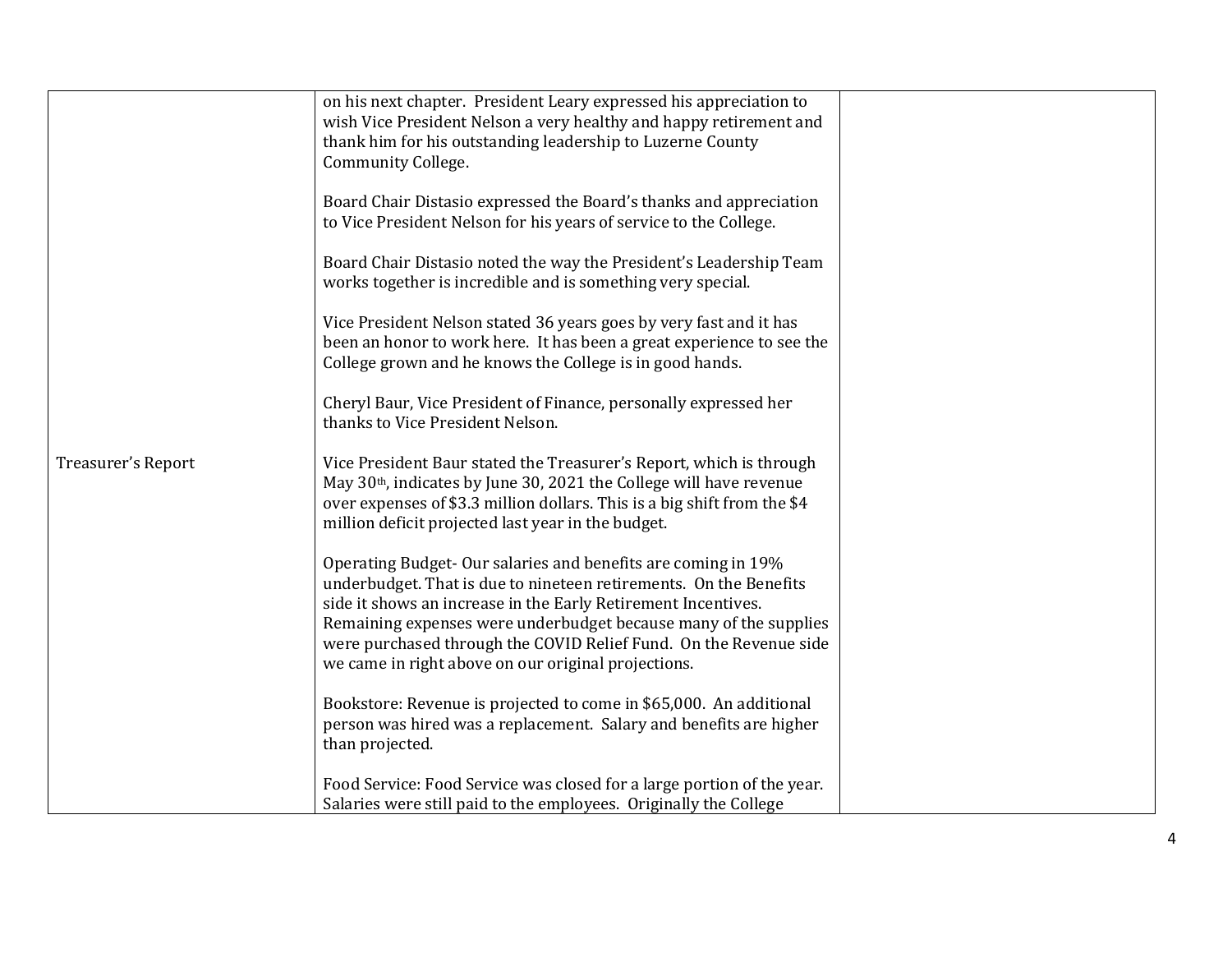|                          | projected a \$173,000 shortfall and came in around \$104,000.<br>That concludes the Treasurer's Report.                                                                                                                                                                                                                                                                                                                                                                                                                                                                                                                                                                                                                                 |  |
|--------------------------|-----------------------------------------------------------------------------------------------------------------------------------------------------------------------------------------------------------------------------------------------------------------------------------------------------------------------------------------------------------------------------------------------------------------------------------------------------------------------------------------------------------------------------------------------------------------------------------------------------------------------------------------------------------------------------------------------------------------------------------------|--|
| <b>Foundation Report</b> | Susan E. Unvarsky, Vice Chair and Chair of the Finance Committee,<br>stated that the College did an amazing job in a very unusual year and<br>congratulated Vice President Baur on a great job.                                                                                                                                                                                                                                                                                                                                                                                                                                                                                                                                         |  |
|                          | President Leary as well congratulated Vice President Baur and noted<br>that there were several funding streams that came to the College.<br>Working with the entire team in establishing priorities, as reflected<br>this evening with the proposal presented by Ms. Yencha, those<br>decisions in long term investments will service the College and its<br>student long term.                                                                                                                                                                                                                                                                                                                                                         |  |
|                          | Rebecca Brominski, Executive Director of Institutional Advancement<br>and Foundation, reported on several alumni events. The annual<br>Alumni Golf outing was the most successful to date. The event raised<br>\$13,000 to support the newly established LCCC Alumni Trailblazer<br>Award. This new scholarship will be awarded in 2022. Students who<br>demonstrate leadership skills in high school or college. Special<br>thanks to those trustees who supported the event financially.<br>Our Dental health Virtual Alumni Day was held with more than 200<br>dental graduates and area professionals were registered for the<br>program. This event raised \$18,000 to support dental scholarships<br>and the Benco Dental Clinic. |  |
|                          | We are very excited to plan in person events. On Friday, September<br>10, 2021, the 9/11 Remembrance Ceremony commemorating the<br>20 <sup>th</sup> Anniversary. Plans are underway for the 32 <sup>nd</sup> annual Alumni<br>Craft Festival slated for October 16, 2021; the Scholarship Dinner will<br>be held on October 20th. On Friday, October 22, we will celebrate the<br>15th Annual Schulman Gallery with a signature Red Carpet Event.<br>This year we will showcase an exhibit titled, Tunnel Vision,<br>highlighting the mining industry and honor the memory of Dr.<br>Schulman at the event.                                                                                                                             |  |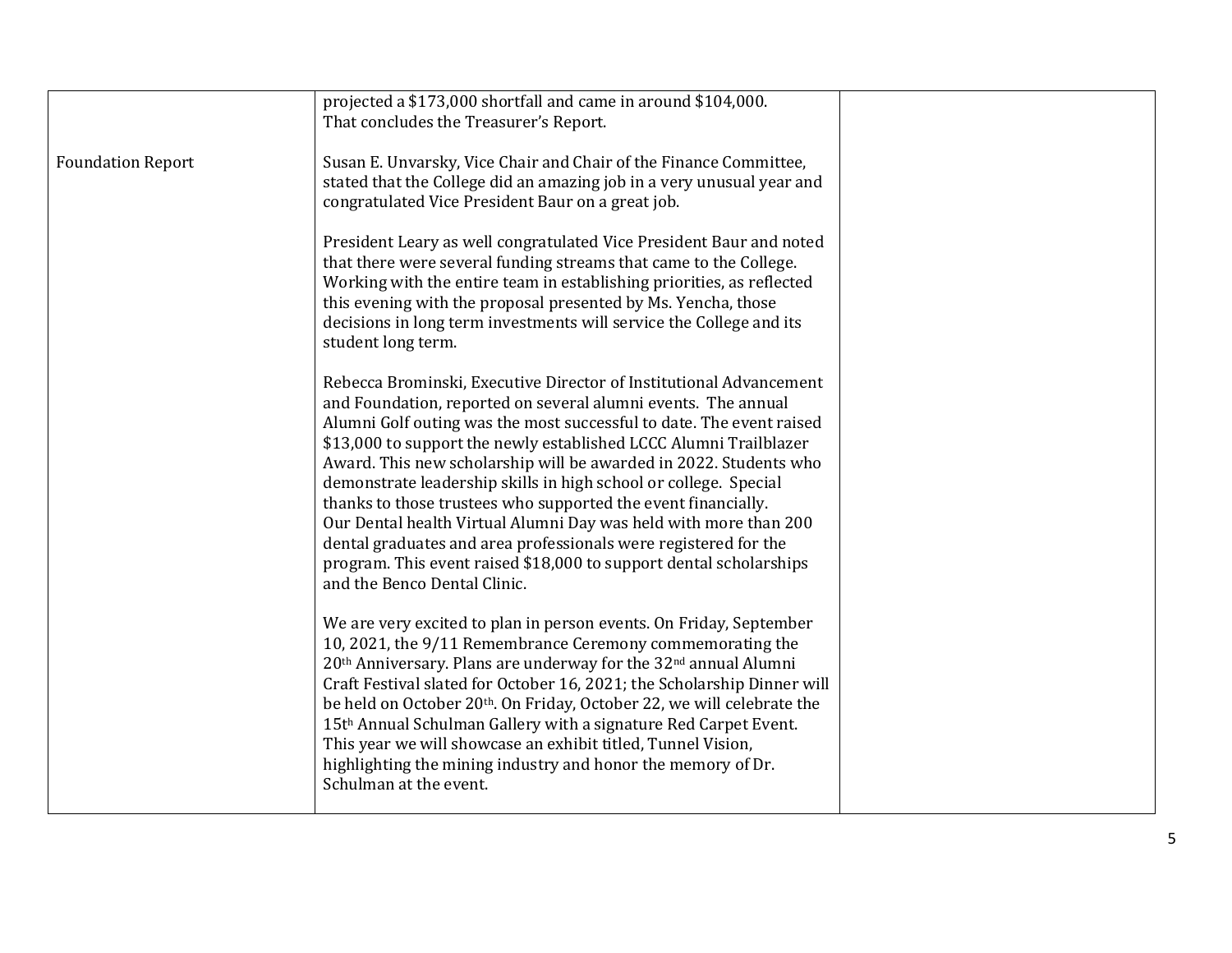|                                                                         | Rebecca Brominski thanked the members of the Board of Trustees<br>for their support they exhibited throughout the year. Noting the<br>Board of Trustees supported the first virtual scholarship celebration,<br>the first virtual legislative event that was very successful, and the<br>countless other initiatives they participated in. Mrs. Brominski<br>stated that their dedication to Luzerne County Community College<br>and its' students make each and every Board member such an<br>important member of our LCCC family.  |                                                                                                                                             |
|-------------------------------------------------------------------------|--------------------------------------------------------------------------------------------------------------------------------------------------------------------------------------------------------------------------------------------------------------------------------------------------------------------------------------------------------------------------------------------------------------------------------------------------------------------------------------------------------------------------------------|---------------------------------------------------------------------------------------------------------------------------------------------|
|                                                                         |                                                                                                                                                                                                                                                                                                                                                                                                                                                                                                                                      |                                                                                                                                             |
| <b>ACTION ITEMS</b><br><b>6. Report of the Executive</b><br>Committee   | Lynn M. Distasio, Board Chair, reported the Executive Committee had<br>no action items to present at this time.                                                                                                                                                                                                                                                                                                                                                                                                                      |                                                                                                                                             |
|                                                                         |                                                                                                                                                                                                                                                                                                                                                                                                                                                                                                                                      |                                                                                                                                             |
| 7. Report of the Academic<br><b>Committee</b>                           | 7. Bernard W. Graham, Ph.D., Chair, LCCC Academic Committee,<br>presented the following report.                                                                                                                                                                                                                                                                                                                                                                                                                                      |                                                                                                                                             |
| 7A. Curriculum Additions,<br>Modifications, and Deletions               | 7A. Recommend Luzerne County Community College Board of<br>Trustees approve Curriculum, Modifications and Deletions which<br>include one modification to the Exercise Science and Health and<br>Physical Education program that was aligned to address external<br>transfer and employment factors.<br>Two deletions for the Perioperative Nursing Diploma Program has<br>had no enrollment for 5 years; and Health, Physical Education<br>Teacher Education Program K-12 has had no or low enrollment for<br>more than three years. | 7A. Approved. Motion made by Susan E.<br>Unvarsky, Vice Chair; seconded by Joan<br>M. Blewitt, Ph.D.<br>Vote was all "yes". Motion carried. |
| 8. Report of the Finance<br>Committee                                   | 8. Susan E. Unvarsky, Chair of the LCCC Finance Committee,<br>presented the following report.                                                                                                                                                                                                                                                                                                                                                                                                                                        |                                                                                                                                             |
| 8A.Recommendation to Approve<br>Wilkes-Barre Lease Renewal<br>Agreement | 8A. Committee Chair Unvarsky recommended the Luzerne County<br>Community College Board of Trustees approve the Fourth<br>Amendment to Lease Agreement between Luzerne County<br>Community College (Lesee) and Public Square Partners, L.P.,<br>successor in interest to the Greater Wilkes-Barre Development<br>Corporation (Lessor) for the Wilkes-Barre Center. Annual lease<br>amounts for the ten-year lease are as follows: \$320,246 July 1, 2021                                                                              | 8A. Approved. Motion made by Susan E.<br>Unvarsky, Vice Chair; seconded by Paul<br>Halesey.<br>Vote was all "yes". Motion carried.          |
|                                                                         | through June 30, 2024; \$282,570 July 1, 2024 through June 30, 2031.                                                                                                                                                                                                                                                                                                                                                                                                                                                                 |                                                                                                                                             |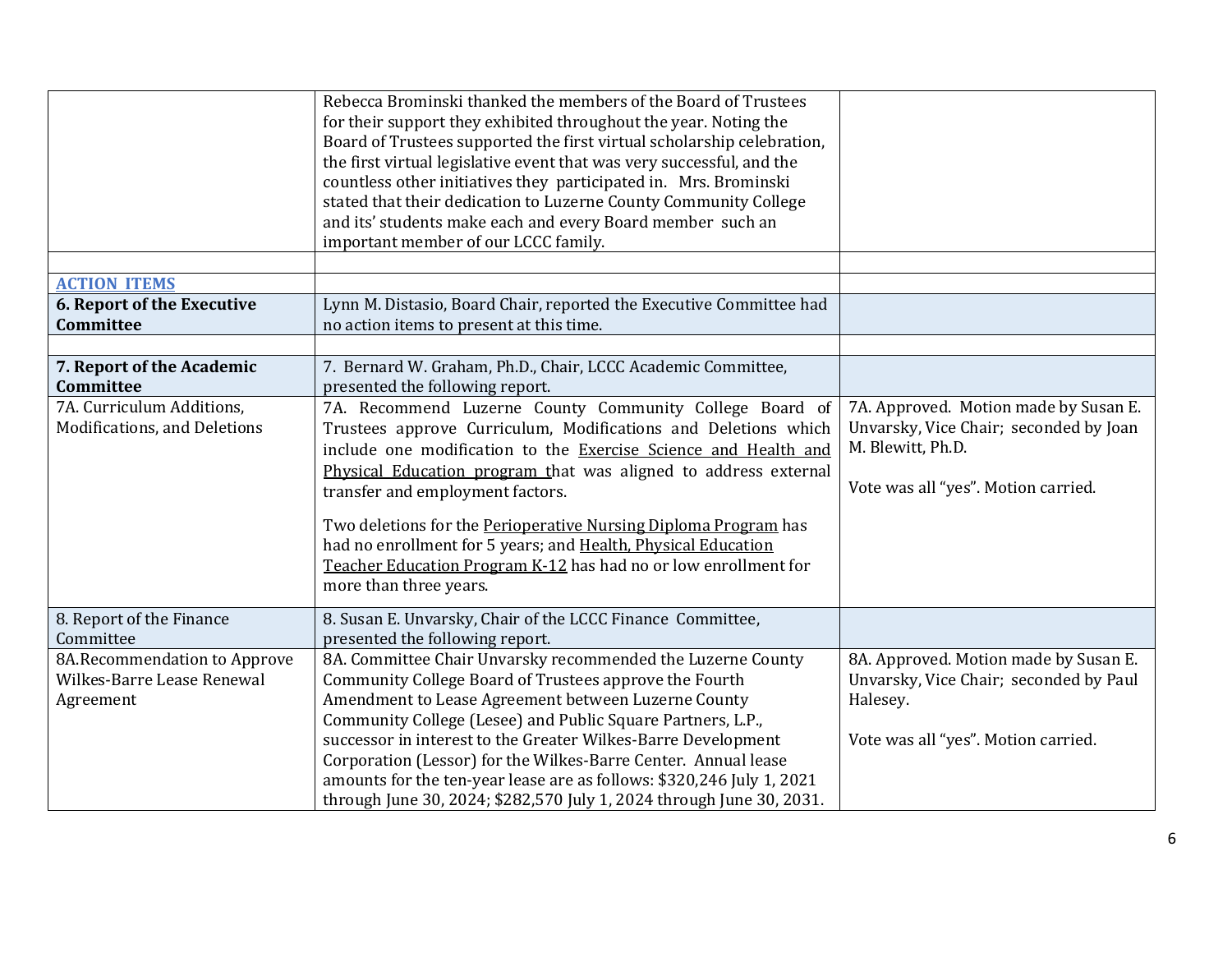| 8B. Recommendation to Hazleton<br>Center Lease Renewal Agreement                        | 8B. Committee Chair Unvarsky recommended the Luzerne County<br>Community College Board of Trustees approve Addendum #1 to<br>Lease Agreement (CAFY2019-188) between Luzerne County<br>Community College (Lesee) and the County of Luzerne (Lessor) for<br>the Hazleton Center. Annual lease amounts shall be based on a cost<br>of \$10.50 per square foot beginning January 1, 2020 and an annual<br>escalation of 1% beginning July 1, 2021. The Term of lease shall be<br>August 1, 2018 through June 30, 2026.                                            | 8B. Approved. Motion made by Daniel C.<br>Rodgers; seconded by Joseph Lettiere.<br>Vote was all "yes." Motion carried.                                  |
|-----------------------------------------------------------------------------------------|---------------------------------------------------------------------------------------------------------------------------------------------------------------------------------------------------------------------------------------------------------------------------------------------------------------------------------------------------------------------------------------------------------------------------------------------------------------------------------------------------------------------------------------------------------------|---------------------------------------------------------------------------------------------------------------------------------------------------------|
| 8C. Recommendation to approve<br>Greater Susquehanna Science Lab<br>Bid                 | 8C. Committee Chair Unvarsky recommended the Luzerne County<br>Community College Board of Trustees approve the award of the<br>Greater Susquehanna Center Science Lab (includes lab, classroom,<br>and prep room) renovations bid to the lowest responsible bidder:<br>Bognet, Inc. in the amount of \$181,778. In addition, a 5% project<br>contingency (\$9,088.90) and hemmler+camayd architects will be<br>compensated in line with our agreement for miscellaneous services<br>in the amount of \$16,204.60 for a total project cost of<br>\$207,071.50. | 8C. Approved. Motion made by Bernard<br>W. Graham, Ph.D., Board Secretary;<br>seconded by Joan M. Blewitt, Ph.D.<br>Vote was all "yes." Motion carried. |
| 8D. Recommendation to Approve<br>Hazleton Center Science Lab                            | 8D. Committee Chair Unvarsky recommended the Luzerne County<br>Community College Board of Trustees approve the award of the<br>Hazleton Center Science Lab (includes lab and prep room)<br>renovations bid to the lowest responsible bidder: Bognet, Inc. in the<br>amount of \$118,113. In addition, a 5% project contingency<br>(\$5,905.65) and hemmler+camayd architects will be compensated in<br>line with our agreement for miscellaneous services in the amount of<br>\$11,149.28 for a total project cost of \$135,167.93.                           | 8D. Approved. Motion made by Daniel C.<br>Rodgers; seconded by Holly A. Evanoski.<br>Vote was all "yes." Motion carried.                                |
| 8E. Recommendation to Approve<br>Bid #496 - Computer and<br>Technology Hardware & Lease | 8E. Committee Chair Unvarsky recommended the Luzerne County<br>Community College Board of Trustees approve the award of Bid #<br>496 for Computer and Technology Hardware.<br>Part A Section A - Dell Marketing for computers in the amount of<br>\$133,046.88;<br>Section B - CDW Government for Apple computers in the amount of<br>\$15,070.00;                                                                                                                                                                                                            | 8E. Part A. Approved. Motion made by<br>Daniel C. Rodgers; seconded by Joseph<br>Lettiere.<br>Vote was all "yes." Motion carried.                       |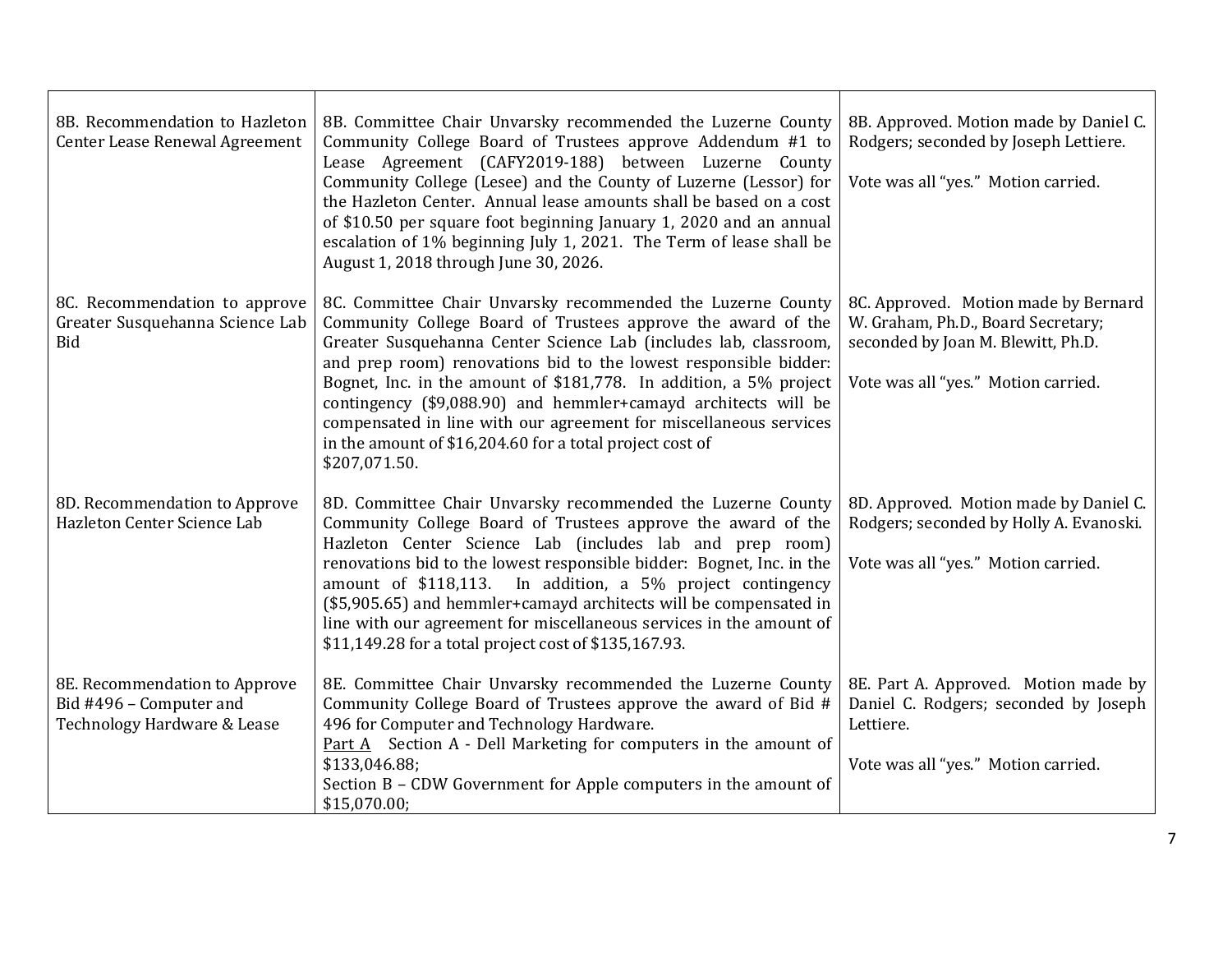|                                                                       | Section C - IntegraONE for Networking Hardware in the amount of<br>\$16,175.80;                                                                                                                                                                                  |                                                                                                                        |
|-----------------------------------------------------------------------|------------------------------------------------------------------------------------------------------------------------------------------------------------------------------------------------------------------------------------------------------------------|------------------------------------------------------------------------------------------------------------------------|
|                                                                       | Section D - Insight Public Sector for Lenovo hardware in the amount                                                                                                                                                                                              |                                                                                                                        |
|                                                                       | of \$132,725.00;                                                                                                                                                                                                                                                 |                                                                                                                        |
|                                                                       | Section E - CDW Government for Miscellaneous Technology<br>Hardware in the amount of \$58,337.44;                                                                                                                                                                |                                                                                                                        |
|                                                                       | Section F - Computer Visionaires for CCTV Equipment in the amount                                                                                                                                                                                                |                                                                                                                        |
|                                                                       | of \$11,105.00.                                                                                                                                                                                                                                                  |                                                                                                                        |
|                                                                       | The total amount for sections A through Y is \$366,460.12.                                                                                                                                                                                                       |                                                                                                                        |
|                                                                       | Part B: Recommend Luzerne County Community College Board of<br>Trustees award the Leasing proposal to University Lease in four (4)<br>annual payments of \$93,360.43 for a total of \$373,441.72.                                                                | 8E. Part B. Approved. Motion made by<br>Joseph Lettiere; seconded by Joan M.<br>Blewitt, Ph.D.                         |
|                                                                       |                                                                                                                                                                                                                                                                  | Vote was all "yes". Motion carried.                                                                                    |
| 8F. Recommendation to Approve<br>Bid #498 - Furniture<br>Replacement  | 8F. Committee Chair Unvarsky recommended the Luzerne County<br>Community College Board of Trustees approve the award of the<br>Furniture Replacement bid to the lowest responsible bidders:<br>Educational Furniture Solutions, LLC in the amount of \$44,936.28 | 8F. Approved. Motion made by Bernard<br>W. Graham, Ph.D.; Board Secretary;<br>seconded by Catherine R. O'Donnell, Esq. |
|                                                                       | and Phillips Supply Company in the amount of \$95,111.83 for a total<br>bid award cost of \$140,048.11.                                                                                                                                                          | Vote was all "yes." Motion carried.                                                                                    |
| 8G. Recommendation to Approve<br>Bid #499 - Microscopes               | 8G. Committee Chair Unvarsky recommended the Luzerne County<br>Community College Board of Trustees approve the award of Bid #499<br>for 50 microscopes to Olympus Scientific Solutions in the amount of<br>\$59,382.50.                                          | 8G. Approved. Motion made by Joan M.<br>Blewitt, P.D.; seconded by Holly A.<br>Evanoski.                               |
|                                                                       |                                                                                                                                                                                                                                                                  | Vote was all "yes." Motion carried.                                                                                    |
| 8H. Recommendation to Approve<br>RFP, Grant Management and<br>Support | 8H. Committee Chair Unvarsky recommended the Luzerne County<br>Community College Board of Trustees approve the proposal for Grant<br>Management and Support to Hanover Research in the amount of<br>\$49,500.00 per year for three (3) years.                    | 8H. Approved. Motion made by Bernard<br>W. Graham, Ph.D.; seconded by Joan M.<br>Blewitt, P.D.                         |
|                                                                       |                                                                                                                                                                                                                                                                  | Vote was all "yes." Motion carried.                                                                                    |
|                                                                       |                                                                                                                                                                                                                                                                  |                                                                                                                        |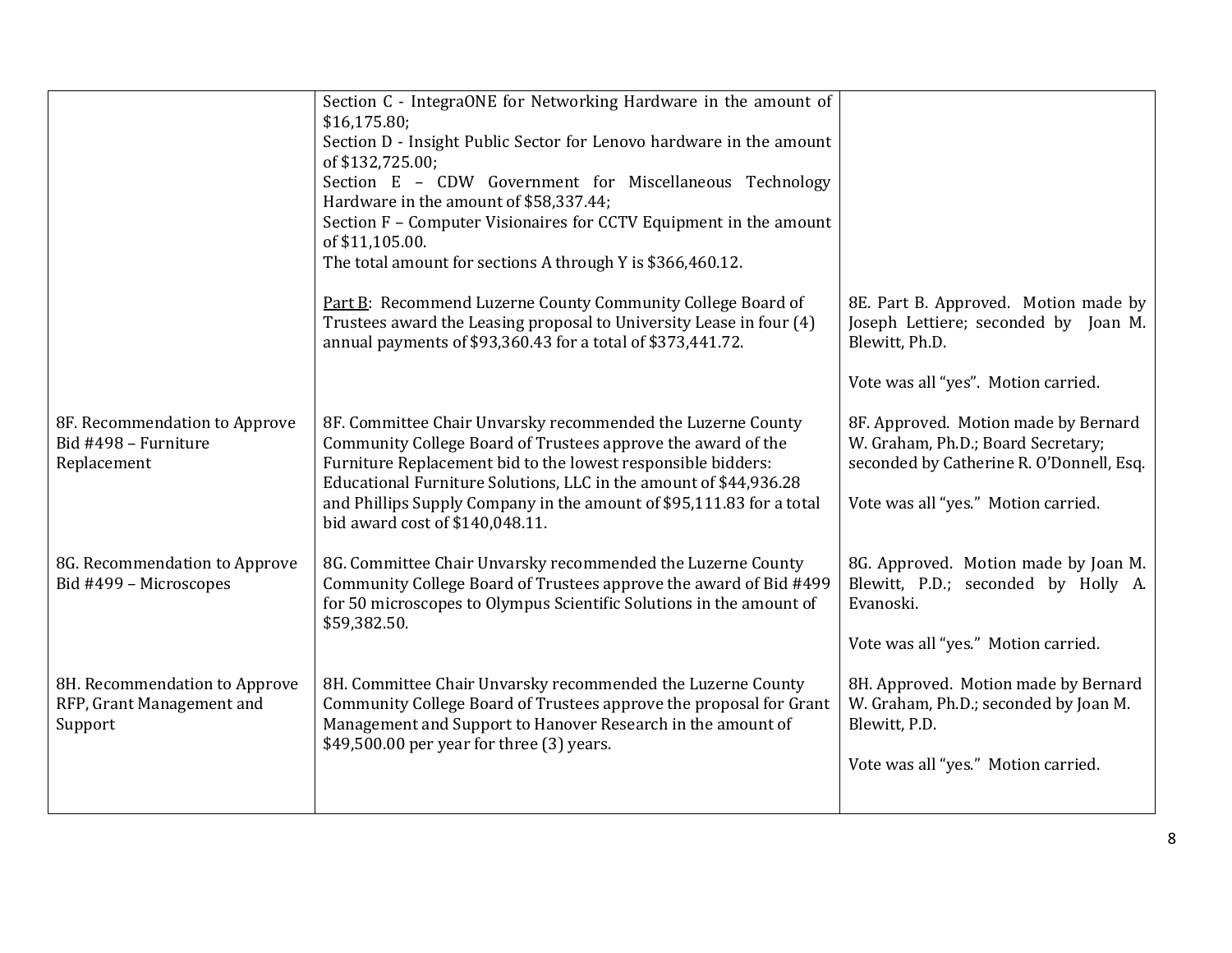| 8I. Recommendation to Approve        | 8I. Committee Chair Unvarsky recommended the Luzerne County          | 8I. Approved. Motion made by Joan M.   |
|--------------------------------------|----------------------------------------------------------------------|----------------------------------------|
| Switchgear Replacement Change        | Community College Board of Trustees approve the change order to      | Blewitt, P.D.; seconded by Daniel C.   |
| Order                                | Brennan Electric, Inc. in the amount of \$17,395 for additional work | Rodgers.                               |
|                                      | identified during preparation for the switchgear replacement in      |                                        |
|                                      | building 5. Funding for this change order is available within the    | Vote was all "yes." Motion carried.    |
|                                      | original Board of Trustees approved project costs by utilizing the   |                                        |
|                                      | contingency and engineering fees allocations.                        |                                        |
| 8J. Ratification of Science Lab      | 8J. Committee Chair Unvarsky recommended the Luzerne County          | 8J. Approved. Motion made by Daniel C. |
| <b>Furniture Award</b>               | Community College Board of Trustees ratify and reaffirm approval to  | Rodgers; seconded by Catherine R.      |
|                                      | award the Science Lab Furniture to the preferred, standard science   | O'Donnell, Esq.                        |
|                                      | lab furniture vendor, Kewaunee Scientific Corporation in the         |                                        |
|                                      | following amounts: for Greater Susquehanna Center Science Lab -      | Vote was all "yes." Motion carried.    |
|                                      | \$69,988; for the Hazleton Center Science Lab - \$63,988.            |                                        |
| 8K. Ratification of Pole Barn        | 8K. Committee Chair Unvarsky recommended the Luzerne County          | 8K. Approved. Motion made by George    |
| Award                                | Community College Board of Trustees ratify and reaffirm approval of  | Brown; seconded by Joseph Lettiere.    |
|                                      | the award of the new Pole Barn construction bid to the lowest        |                                        |
|                                      | responsible bidder: Dutchman Contracting LLC, in the amount of       | Vote was all "yes." Motion carried.    |
|                                      | \$454,667. Additionally, Geo-Technical Services have been incurred   |                                        |
|                                      | (\$4,400), Civil Engineering (\$10,000), a 5% project contingency    |                                        |
|                                      | (\$23,453.35(, and hemmler + camayd architects will be compensated   |                                        |
|                                      | in line with our agreement for miscellaneous services in the amount  |                                        |
|                                      | of \$36,889.77 for a total project cost of \$529,410.12.             |                                        |
| 8L. Recommendation to Approve        | 8L. Committee Chair Unvarsky recommended the Luzerne County          | 8L. Approved. Motion made by Joseph    |
| <b>Customer Relations Management</b> | Community College Board of Trustees approve the award of CRM         | Lettiere; seconded by Bernard W.       |
| (CRM) RFP                            | proposal to TargetX with the inclusion of a best and final sale bid  | Graham, Ph.D.                          |
|                                      | based upon a comprehensive assessment and ranking of preferred       |                                        |
|                                      | features and functionality. The total amount for a 5-year, pre-paid  | Vote was all "yes." Motion carried.    |
|                                      | engagement is \$507,570.00.                                          |                                        |
|                                      |                                                                      |                                        |
|                                      |                                                                      |                                        |
|                                      |                                                                      |                                        |
|                                      |                                                                      |                                        |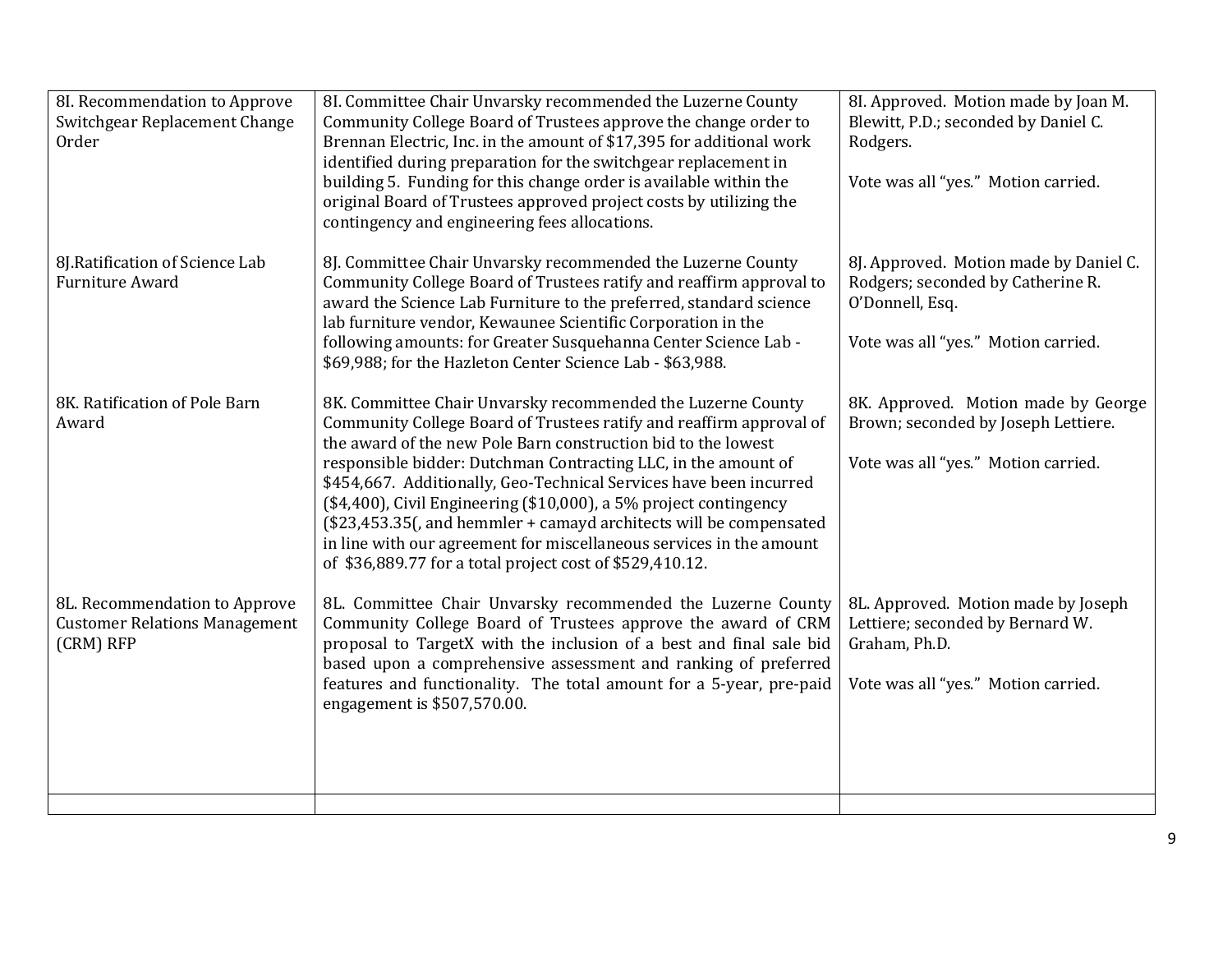| 9. Report of the Human Resources  | 9. Paul Halesey, Chair, LCCC Human Resources Committee, presented     |                                            |
|-----------------------------------|-----------------------------------------------------------------------|--------------------------------------------|
| Committee                         | the following report.                                                 |                                            |
| 9. Approval of Administrative     | 9. Committee Chair Halesey recommended the Luzerne County             | 9. Approved. Motion made by Daniel C.      |
| Policy, Policy Development policy | Community College Board of Trustees approve the administrative        | Rodgers; seconded by Joan Blewitt, Ph.D.   |
|                                   | policy: Policy Development Policy.                                    |                                            |
|                                   |                                                                       | Vote was all "yes." Motion carried.        |
|                                   |                                                                       |                                            |
| 10. Report of the Legislative     | 10. Catherine O'Donnell, Esq., Chair, LCCC Legislative Committee,     | 10. N/A                                    |
| Committee                         | stated there were no action items to report.                          |                                            |
|                                   | It was noted August Piazza was no longer in the zoom session          |                                            |
| 11. Report of the Nomination      | 11.Joan M. Blewitt, Ph.D., Chair of the LCCC Nomination Committee,    |                                            |
| Committee                         | presented the following report.                                       |                                            |
| 11.2021-2022 Slate of Officers    | 11. Joan M. Blewitt, PhD., Chair of the Nomination Committee stated   | 11. Daniel C. Rodgers received a           |
|                                   | the Nomination Committee submits the following slate of officers:     | majority vote of approval for the          |
|                                   |                                                                       | position of Board Chair for FY 2021-       |
|                                   | Board Chair - Daniel C. Rodgers                                       | 2022.                                      |
|                                   | Vice Chair - Catherine R. O'Donnell, Esq.                             |                                            |
|                                   | Secretary - Holly A. Evanoski                                         | Catherine R. O'Donnell, Esq. received a    |
|                                   |                                                                       | majority vote of approval for the          |
|                                   | Board Chair Distasio opened the floor for nominations for the office  | position of Vice Chair.                    |
|                                   | of Board Chair.                                                       |                                            |
|                                   |                                                                       | Holly Evanoski received a majority vote    |
|                                   | Joan M. Blewitt, Ph.D., nominated Bernard W. Graham, Ph.D. for the    | of approval for the position of Secretary. |
|                                   | office of Board Chair.                                                |                                            |
|                                   |                                                                       |                                            |
|                                   | Board Chair Distasio asked if there were any further nomination for   |                                            |
|                                   | Board Chair. No further nominations were received; therefore, Board   |                                            |
|                                   | Chair Distasio asked for a motion to close the nominations for the    |                                            |
|                                   | position of Board Chair.                                              |                                            |
|                                   |                                                                       |                                            |
|                                   | Motion made by Susan E. Unvarsky; seconded by Joseph Lettiere to      |                                            |
|                                   | close the nominations from the floor for the position of Board Chair. |                                            |
|                                   |                                                                       |                                            |
|                                   | Board Chair Distasio stated Daniel C. Rodgers and Bernard W.          |                                            |
|                                   | Graham, Ph.D., have been nominated for the position of Board Chair    |                                            |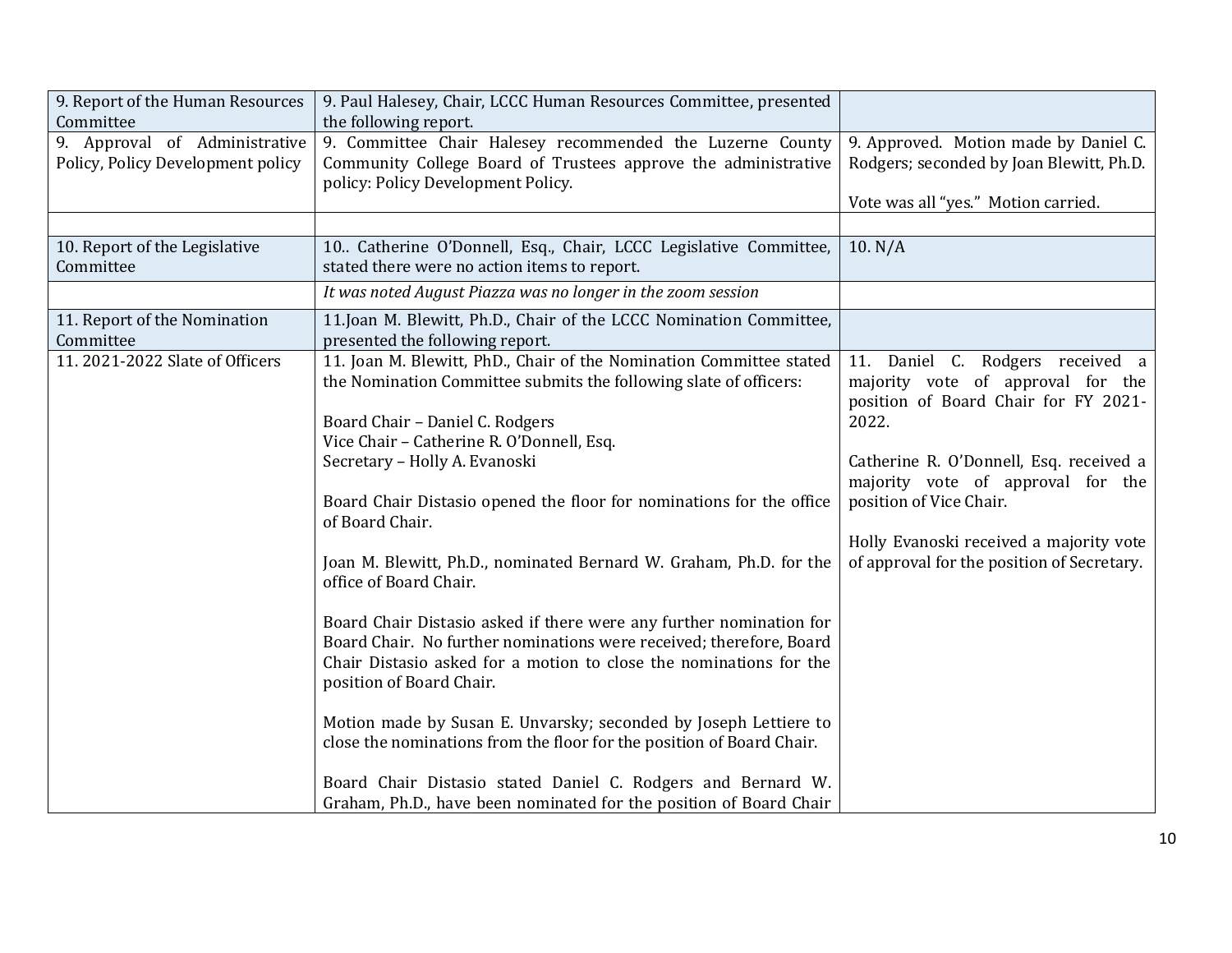| and stated a roll call vote would be conducted.                                                                                                                                                                                                                                                                                                                                                                                                                                     |  |
|-------------------------------------------------------------------------------------------------------------------------------------------------------------------------------------------------------------------------------------------------------------------------------------------------------------------------------------------------------------------------------------------------------------------------------------------------------------------------------------|--|
| Paula Labenski, Executive Assistant to the President and Board of<br>Trustees, conducted a roll call vote for the position of Board Chair<br>and the results are as follows:                                                                                                                                                                                                                                                                                                        |  |
| <b>Roll Call Vote - Board Chair:</b><br>Dr. Joan Blewitt - Dr. Bernard Graham;<br>George Brown - Daniel C. Rodgers;<br>James Dennis - Daniel C. Rodgers;<br>Lynn Distasio - Dr. Bernard Graham;<br>Holly A. Evanoski - Daniel C. Rodgers;<br>Dr. Bernard Graham - abstain<br>Paul Halesey - Dr. Bernard Graham;<br>Joseph Lettiere - Daniel C. Rodgers;<br>Catherine R. O'Donnell, Esq. - Daniel C. Rodgers;<br>Daniel Rodgers - Dan Rodgers<br>Anthony Seiwell - Daniel C. Rodgers |  |
| Susan E. Unvarsky - Dr. Bernard Graham<br>Roll Call vote Daniel C. Rodgers, 7 votes; Bernard W. Graham, PH.D., 4<br>With a majority vote received, Daniel C. Rodgers was<br>votes.<br>appointed to Board Chair for FY 2021-2022.                                                                                                                                                                                                                                                    |  |
| Board Chair Distasio stated the Nomination Committee<br>recommended Catherine R. O'Donnell, Esq., for the position of Vice<br>Chair and opened the floor for nominations for the position of Vice<br>Chair.                                                                                                                                                                                                                                                                         |  |
| Board Chair Distasio stated hearing no further nominations,<br>requested a motion to close the nominations for the position of Board<br>chair.                                                                                                                                                                                                                                                                                                                                      |  |
| Motion made by Holly Evanoski; and seconded by Susan E. Unvarsky,<br>Vice chair to close the nominations for the position of Vice Chair.                                                                                                                                                                                                                                                                                                                                            |  |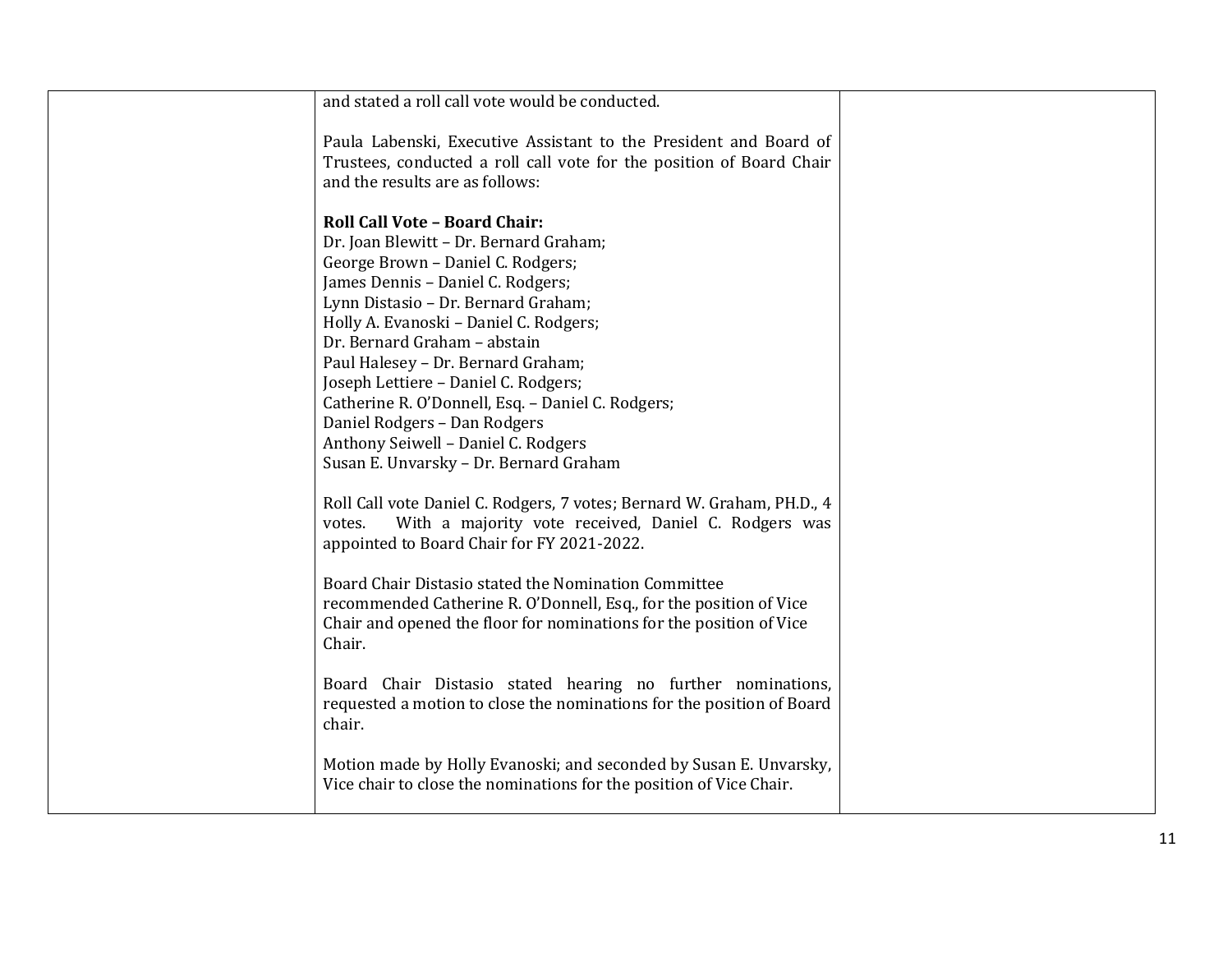| Roll Call Vote - Vice Chair                                           |  |
|-----------------------------------------------------------------------|--|
| Dr. Joan Blewitt - Catherine R. O'Donnell, Esq.                       |  |
| George Brown-Catherine R. O'Donnell, Esq.;                            |  |
| James Dennis - - Catherine R. O'Donnell, Esq.                         |  |
| Lynn Distasio -- Catherine R. O'Donnell, Esq.                         |  |
| Holly A. Evanoski - - Catherine R. O'Donnell, Esq.                    |  |
| Dr. Bernard Graham - - Catherine R. O'Donnell, Esq.                   |  |
| Paul Halesey - - Catherine R. O'Donnell, Esq.                         |  |
| Joseph Lettiere - - Catherine R. O'Donnell, Esq.                      |  |
| Catherine R. O'Donnell, Esq. - abstain                                |  |
| Daniel Rodgers -- Catherine R. O'Donnell, Esq.                        |  |
| Anthony Seiwell - - Catherine R. O'Donnell, Esq.                      |  |
| Susan E. Unvarsky -- Catherine R. O'Donnell, Esq.                     |  |
|                                                                       |  |
| Receiving a majority vote of approval, Catherine R. O'Donnell, Esq.   |  |
| was appointed Vice Chair.                                             |  |
|                                                                       |  |
| Board Chair Distasio stated the Nomination Committee                  |  |
| recommended Holly Evanoski, for the position of Secretary and         |  |
| opened the floor for nominations for the position of Secretary. Board |  |
| Chair Distasio stated hearing no further nominations, requested a     |  |
| motion to close the nominations from the floor. Motion was made by    |  |
| Joan M. Blewitt, Ph.D; seconded by Joseph Lettiere.                   |  |
|                                                                       |  |
| Roll Call Vote - Secretary                                            |  |
| Dr. Joan M. Blewitt - Holly Evanoski                                  |  |
| George Brown - Holly Evanoski                                         |  |
| James Dennis - Holly Evanoski                                         |  |
| Holly Evanoski - abstain                                              |  |
| Dr. Bernard Graham - Holly Evanoski                                   |  |
| Paul Halesey - Holly Evanoski                                         |  |
| Joseph Lettiere - Holly Evanoski                                      |  |
| Catherine R. O'Donnell, Esq. - Holly Evanoski                         |  |
| Daniel C. Rodgers - Holly Evanoski                                    |  |
| Anthony Seiwell - Holly Evanoski                                      |  |
| Susan E. Unvarsky - Holly Evanoski                                    |  |